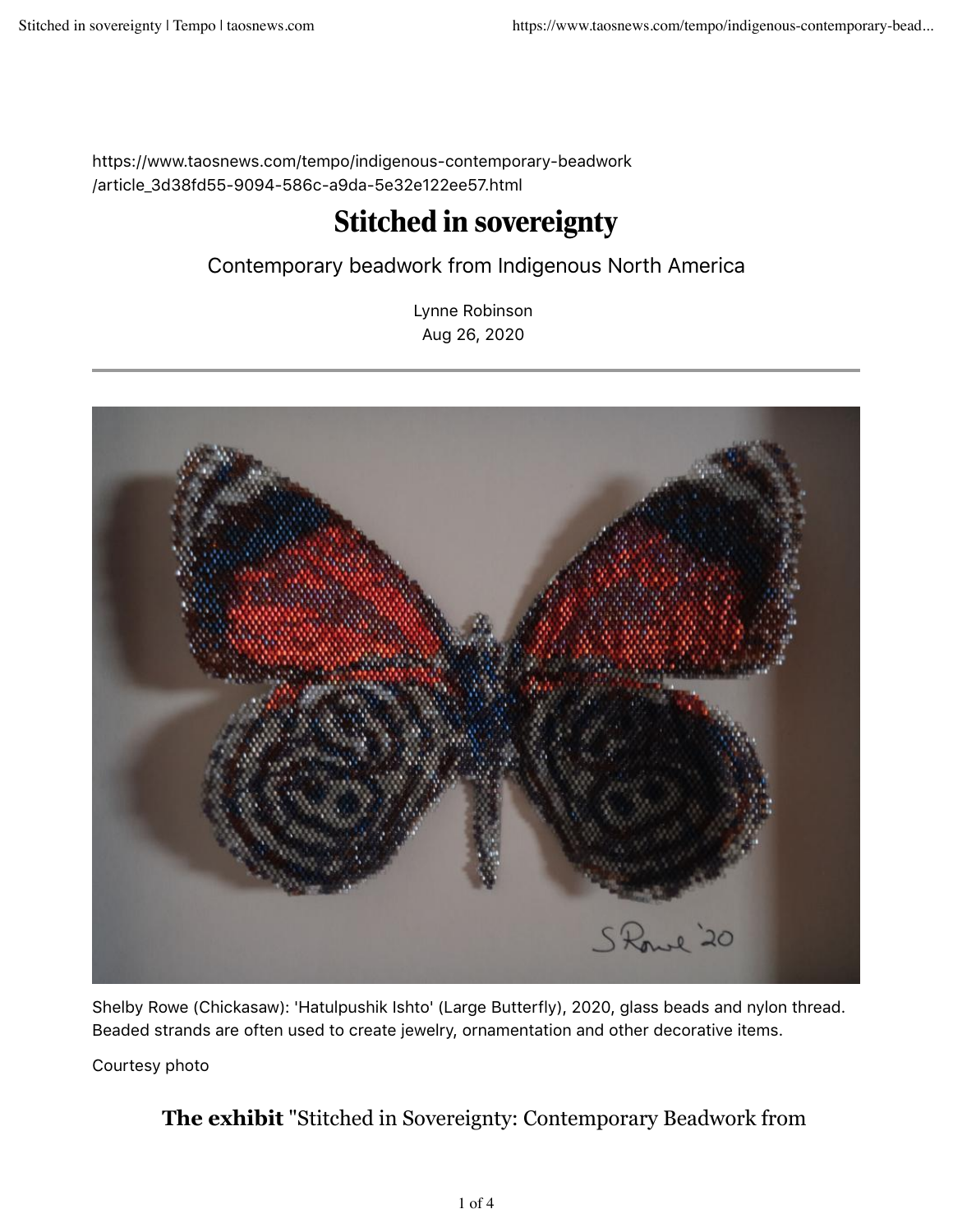Indigenous North America," at the Couse-Sharp Historic Site in Taos, takes place on the ancestral homelands of and adjacent to the contemporary, federally imposed boundaries of Taos Pueblo.

"As guests on this land, we honor the history and sovereignty of the Red Willow People, who are celebrating the 50th anniversary of the return of Taos Blue Lake this year. It is their fight for self-determination and sovereignty that 'Stitched in Sovereignty' honors," according to a statement from the Couse Foundation.

The exhibit highlights the diverse ways in which Indigenous peoples maintain sovereignty over not only their lands, but also their cultures, language, crafts and identities.

Indigenous beadwork is a highly collectible art form that has been traded by tribes since ancient times. Early beads were made from shell, coral, wood, silver, copper, horn, wood, turquoise and other Indigenous stones. About 500 years ago, glass beads were introduced and became a very popular beading material used by many tribes.

While many Indigenous communities have practiced forms of beadwork for millennia, it was with the importation of European glass beads and steel needles that beading became a transcontinental tradition. Tribes integrated these trade goods into preexisting aesthetic and material traditions. Hence, beadwork has long been a material expression of Indigenous sovereignty.

Fine seed beading has become highly sought after due to its intricate detail work and vibrant colors. Beading is a difficult and delicate art, taking years of practice to learn and perfect. It is also time-consuming, with many pieces taking months or even years to complete.